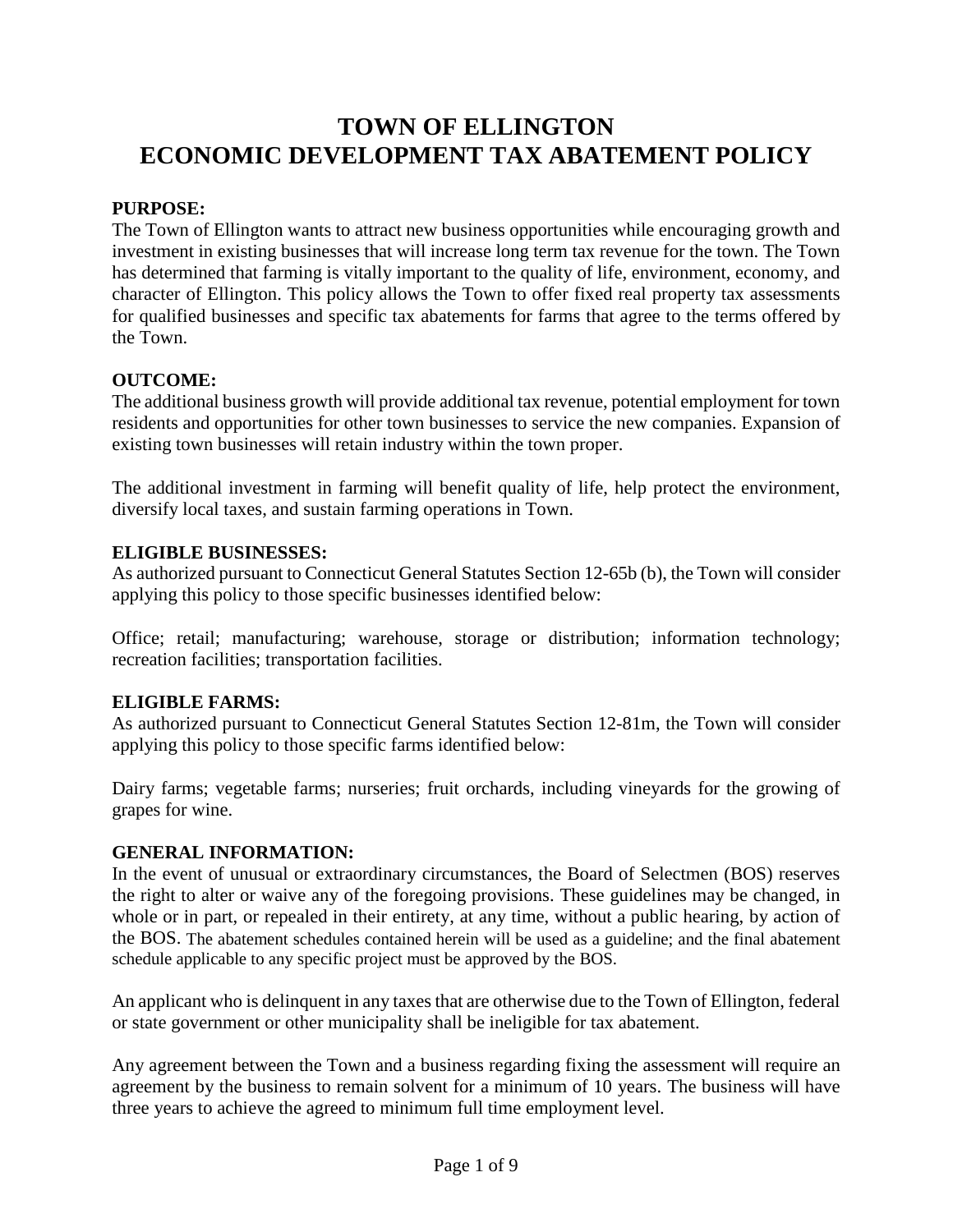Any agreement between the Town and a farm regarding tax abatement will require an agreement by the farm to remain operational for a minimum of 10 years.

The fixed assessment or abatement will be based upon the capital expenditures to be spent at the time of the agreement; future expansion plans are not counted as part of this agreement.

The assessment or taxation of real property for the period prior to the fixed assessment period will be done in accordance with state and local laws and ordinances.

The length of time of an abatement agreement and the percentage of the abatement for any new eligible business is based on cost of improvements, excluding routine maintenance, only to real property as follows:

- a. Provided the costs of improvements to be constructed is \$3,000,000 or more, the increase in the assessment computed by the Assessor (in accordance with standard assessment practices) may be abated in accordance with the following for a period of no more than 7 years: 85% first and second years, 75% third year, 65% fourth year, 55% fifth year, and 45% sixth and seventh years.
- b. Provided the costs of improvements to be constructed is more than \$500,000 but less than \$3,000,000, the increase in the assessment computed by the Assessor (in accordance with standard assessment practices) may be abated in accordance with the following for a period of no more than 3 years: 75% first year, 50% second year, and 25% third year.
- c. Provided the costs of improvements to be constructed is more than \$25,000 but less than \$500,000, 50% of the increase in the assessment computed by the Assessor (in accordance with standard assessment practices) may be abated for a period of no more than 2 years.

The length of time of an abatement agreement for any existing eligible business shall also be based on cost of improvements, excluding routine maintenance, only to real property and shall be the same as those set forth above for new eligible businesses. However, the percentage of abatement for existing eligible businesses may be increased up to 5% more than the levels set forth above as applicable to new eligible businesses.

The length of time of an abatement agreement and the percentage of abatement for any new or existing eligible business proposing to construct over \$6,000,000 in improvements shall be determined on a case by case basis and approved by the BOS.

The length of time of the abatement for an eligible farm in Ellington is based on cost of improvements, excluding routine maintenance, only to real property as follows:

a. No more than 50% of the increase in assessment computed by the Assessor (in accordance with standard assessment practices) may be abated, for a period of no more than 7 years, provided the cost of improvements is \$25,000 or more.

In the event the end user is a tenant, the tax benefit must be reflected in the lease.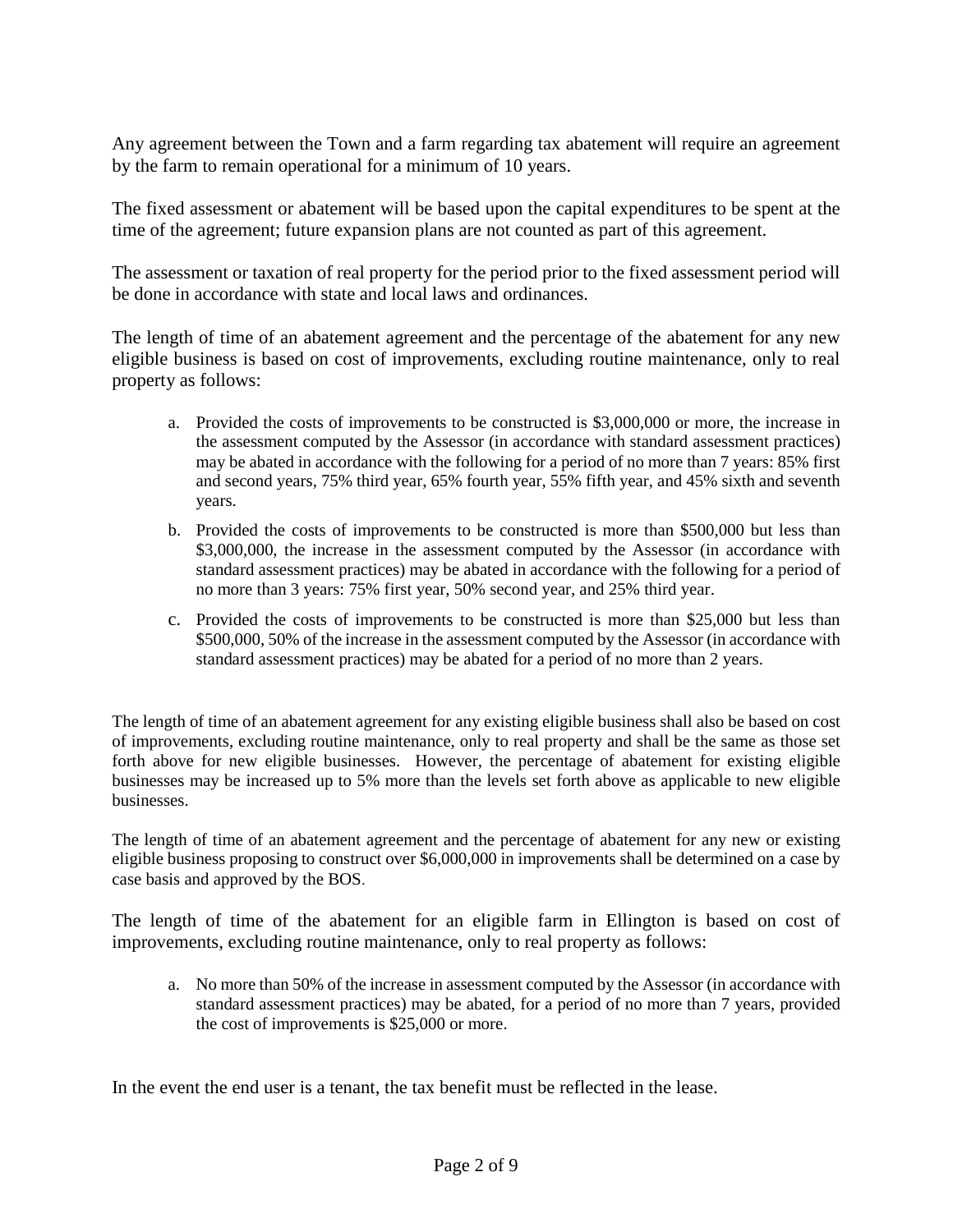### **DEFINITIONS:**

Capital Expenditures: Cash investments to improve an asset that will have a life of more than one year.

Cost of Improvements: The actual cost of constructing such improvements.

Existing Eligible Business:An eligible business that currently has and has had facilities and operations in the Town of Ellington for a period of not less than one year as of the date of its application for tax abatement.

Improvements: Building or other structures which are permanently attached to the land.

New Eligible Business: An eligible business that is new to the Town of Ellington or has not had facilities and operations in Town for a period of at least one year prior to the date of its application for tax abatement.

Real Property: The physical parcel of land and all improvements permanently attached.

Tax Assessment Analysis: An analysis of the loss in tax revenue from granting abatement or fixed assessment on eligible cost of improvements according to the parameters listed in this policy, and including an assessment of real property for the period prior to the abatement or fixed assessment.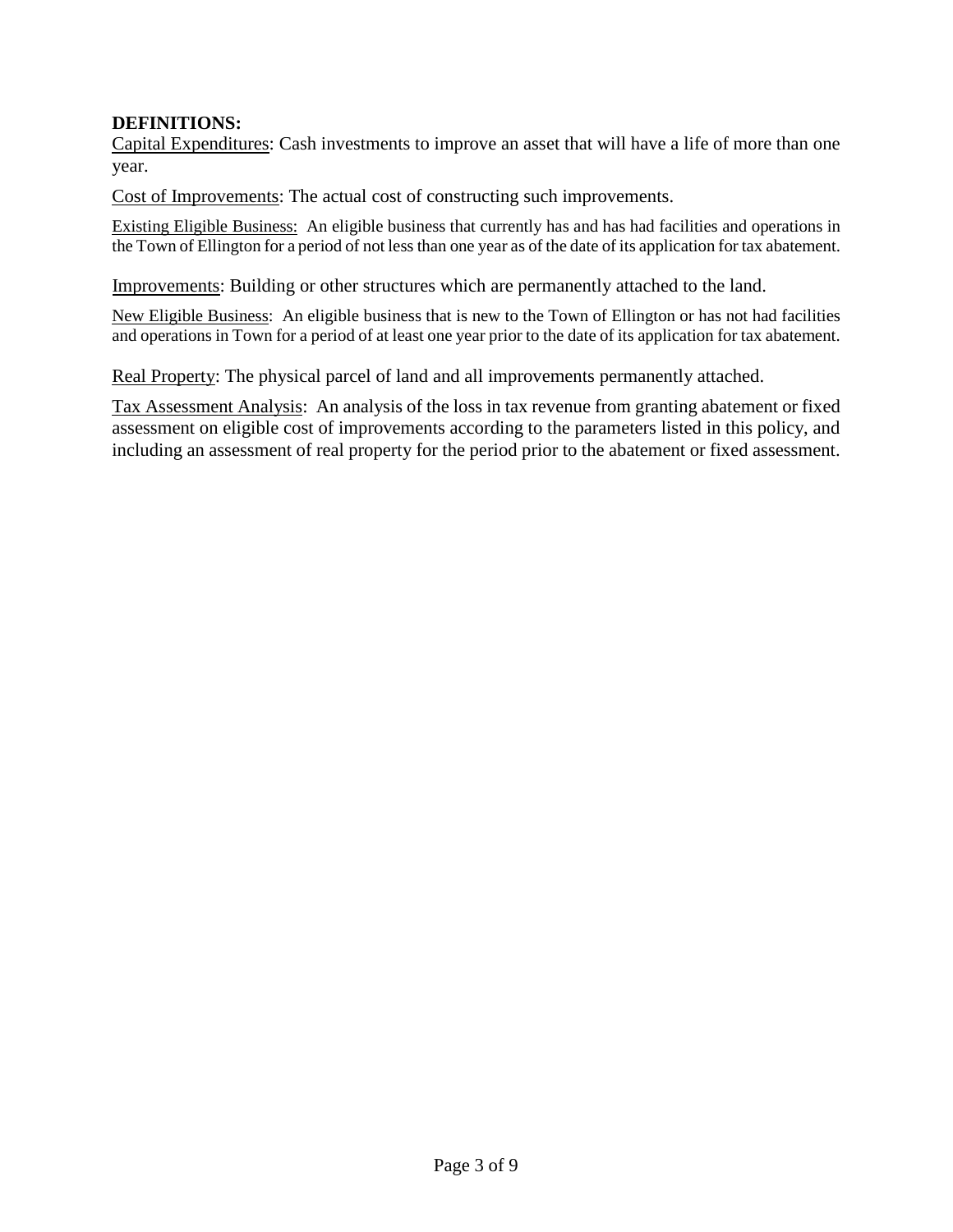# **TOWN OF ELLINGTON ECONOMIC DEVELOPMENT TAX ABATEMENT APPLICATION PROCESS**

The tax abatement application process begins by the applicant submitting a completed tax abatement application, a document stating that federal, state and local taxes are current; an itemized list of the proposed cost of improvements; copies of site development plans and building plans; disclosure of any public or supplemental funding to be used for associated improvements and a statement explaining how the proposal will provide business growth or sustain farming operations, tax revenue and potential employment for town residents to the Planning Department. Questions regarding the abatement application should be directed to the Planning Department at 860-870- 3120.

The Planning Department will forward a copy of the application to the Assessor, Tax Collector and First Selectman for review. The Assessor will review the assessor parcel number(s) and the deed(s), and will provide a tax assessment analysis. The Tax Collector will confirm that taxes are current and the First Selectman will review that the application is within the program parameters.

Once all town reports have been received, the Planning Department will forward the application form, with town staff comments, to the Economic Development Commission (EDC) for the next regularly scheduled meeting. The applicant must attend the EDC meeting in order to present the application. An agenda will be sent to the applicant containing the date, time and location of the meeting. The EDC will vote on whether or not to forward the application to the Board of Selectmen (BOS). If the EDC chooses to forward the application to the BOS, the EDC will determine the terms of the abatement or fixed assessment and will state the reason(s) they support the request for tax abatement or fixed assessment in their report to the BOS; they may also add conditions of approval.

If the EDC forwards the application to the BOS, the Planning Department will request that the application be placed on the next BOS agenda. The applicant must attend the meeting in order to present the application. An agenda will be sent to the applicant containing the date, time, and location of the meeting. The EDC Chairman or his/her designee will also be in attendance to speak in favor of the application.

If approved by the BOS, the First Selectman will request that the Town Attorney draft a contract. A copy of the draft contract will be sent to the Assessor and the Planning Department for comment. Once the terms and conditions of the contract are agreed to the BOS will schedule a Town Meeting in order for the townspeople to vote to approve or deny the abatement or fixed assessment. The EDC Chairman or his/her designee will also be in attendance to speak in favor of the application.

Once approved at Town Meeting, the First Selectman will notify the Town Attorney and the Town Attorney will forward the contract to the Planning Department, which will send it to the applicant for execution. The contract must be executed and delivered to the Planning Department prior to the issuance of the Certificate of Occupancy (C.O.).

Upon issuance of the C.O., the applicant shall submit receipts to the Assessor's Department as to the actual cost of the site and building improvements in order to certify that the terms of the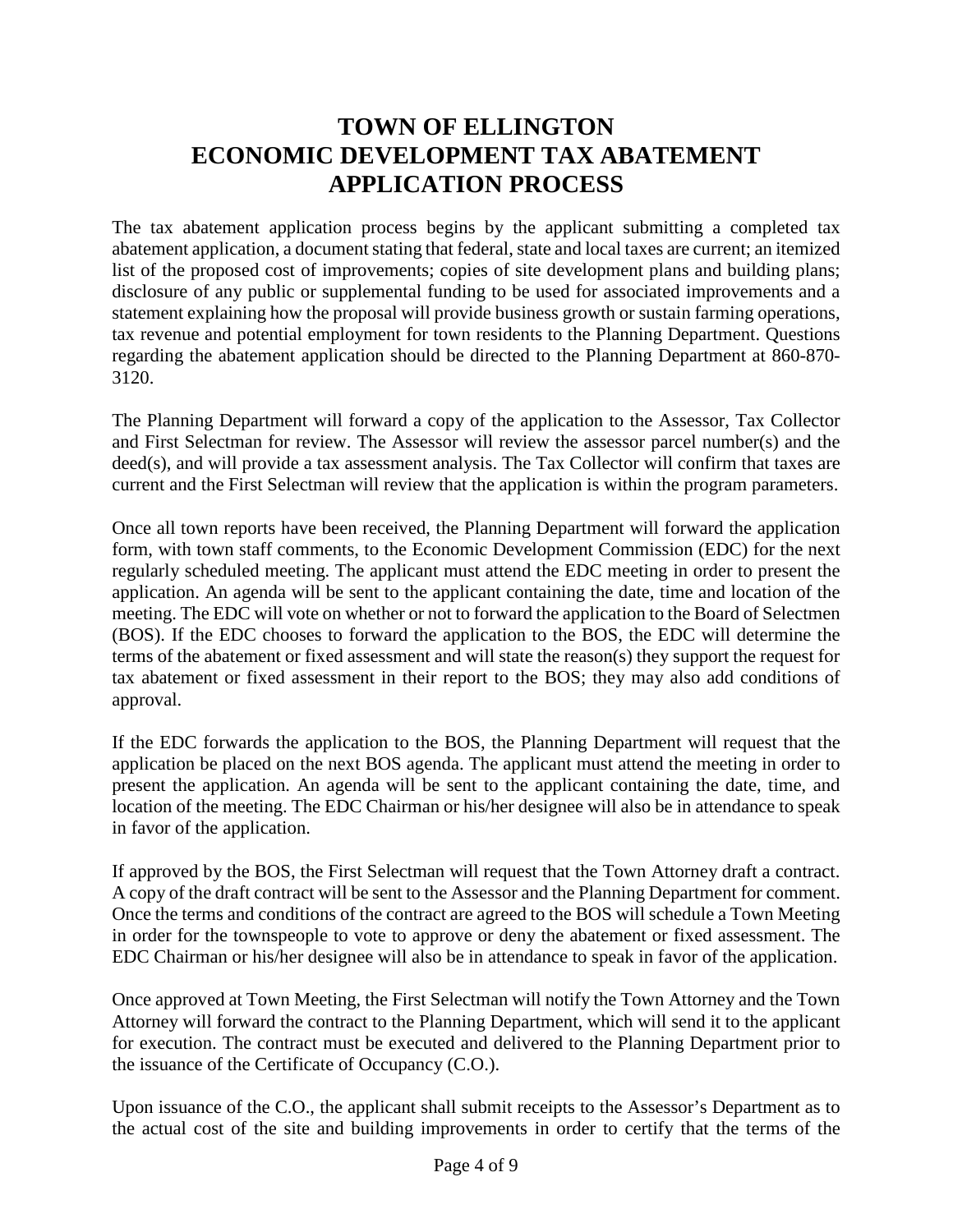contract have been met. The Assessor's Department may forward the receipts to the EDC if the amount expended is lower than the amount in the contract. The Assessor's Department will submit a final recommendation to the BOS to implement the tax abatement or fixed assessment. Once the BOS has approved the implementation of the abatement or fixed assessment, the First Selectman will forward a written directive to authorize the Assessor to apply the abatement or fixed assessment.

The original contract will be retained in the First Selectman's Office, with copies sent to the applicant, Assessor, Tax Collector and Town Planner. A copy of all correspondence regarding the subject application shall be maintained in the Planning Department.

The reduced assessment or abatement will apply to the October  $1<sup>st</sup>$  tax list immediately following the issuance of a C.O. for the new construction.

The EDC will perform an annual review in March to ensure all elements of the contract between the town and applicant remain in place. The EDC will notify the Assessor whether or not the applicant is in compliance with the contract.

If the applicant defaults on terms, conditions or warranties contained in the contract, and fails to cure such default within six (6) months after notification by the town, then the contract will terminate. The Town of Ellington may recapture up to 100% of all taxes that the Town would have received during the term of the contract in the event the fixed assessment had not been applied.

# **RECAPTURE CLAUSE FOR ELIGIBLE BUSINESSES AND FARMS:**

If business operations or farming operations cease or a property that was granted abatement is sold prior to ten (10) years from the initial effective date of abatement, the applicant shall pay the Town a percentage of the original amount of taxes abated pursuant to the following schedule, unless a new applicant is recommended by the EDC to assume the remaining term of abatement and approved by the BOS. In no case shall the amount to be paid to the Town exceed the original amount of taxes abated.

| 100% |
|------|
| 90%  |
| 80%  |
| 70%  |
| 60%  |
| 50%  |
| 40%  |
| 30%  |
| 20%  |
| 10%  |
| 0%   |

Recapture taxes owed to the Town pursuant to this provision shall be due and payable by the applicant at the time of transfer, sale, or recording of his/her deed or other instrument of conveyance, or in the case of a cessation of operation, within sixty (60) days of the date on which said operations ceased. Such revenue received shall become part of the general revenue of the Town.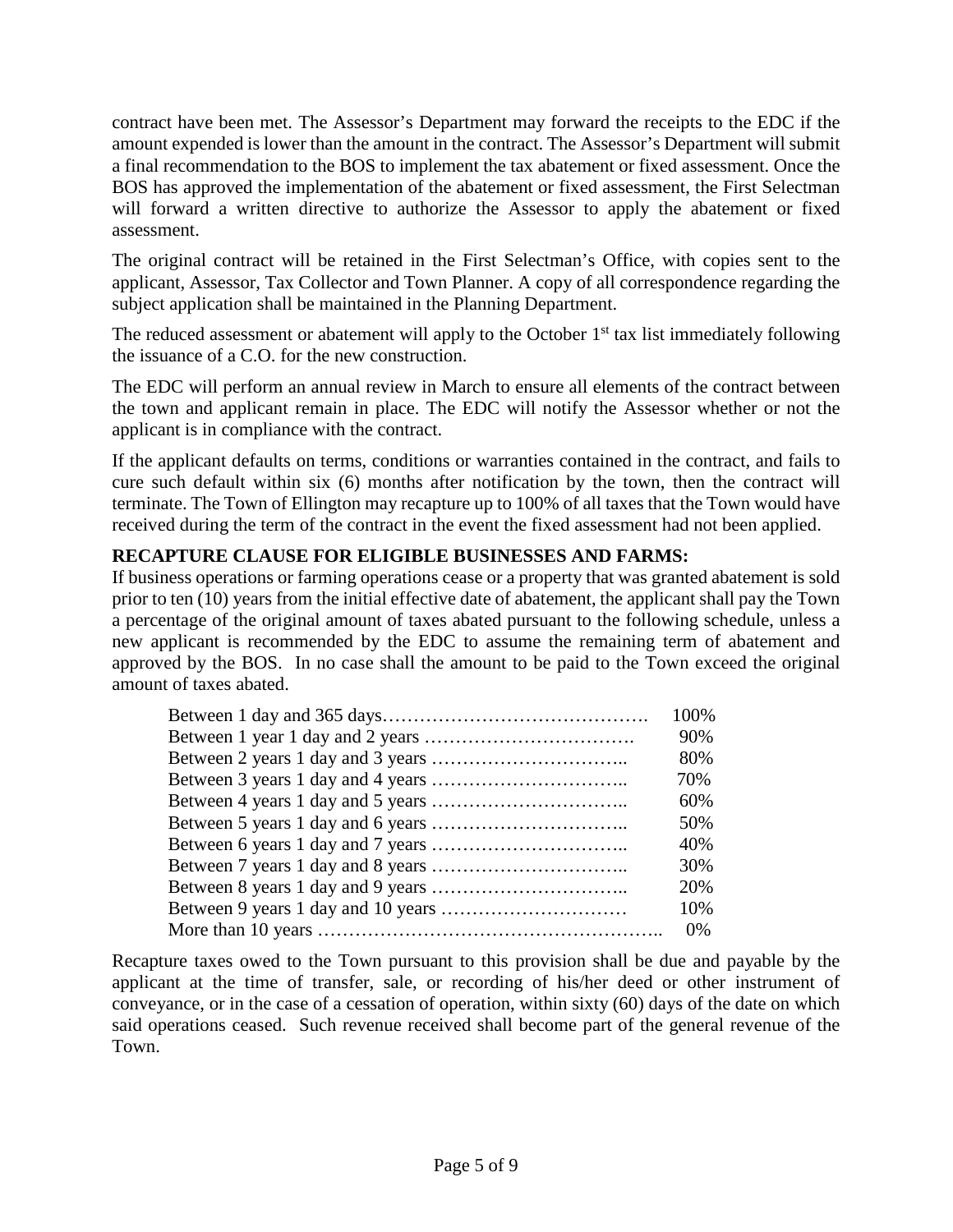# **TOWN OF ELLINGTON REAL ESTATE TAX ASSESSMENT ABATEMENT APPLICATION FORM**

| <b>APPLICANT'S INFORMATION:</b>                                                                                                                                                                                                                                                                                    |  |
|--------------------------------------------------------------------------------------------------------------------------------------------------------------------------------------------------------------------------------------------------------------------------------------------------------------------|--|
|                                                                                                                                                                                                                                                                                                                    |  |
| OWNER(S):                                                                                                                                                                                                                                                                                                          |  |
| ,我们也不会有什么。""我们的人,我们也不会有什么?""我们的人,我们也不会有什么?""我们的人,我们也不会有什么?""我们的人,我们也不会有什么?""我们的人<br>MAILING ADDRESS: University of the contract of the contract of the contract of the contract of the contract of the contract of the contract of the contract of the contract of the contract of the contract of the contract of |  |
|                                                                                                                                                                                                                                                                                                                    |  |
|                                                                                                                                                                                                                                                                                                                    |  |
| <u> 1980 - Johann Barn, amerikan besteman besteman besteman besteman besteman besteman besteman besteman bestema</u><br><b>PROPERTY DESCRIPTION:</b>                                                                                                                                                               |  |
| PROPERTY ADDRESS: LAND AND ANN ANN ANN AN AN AIR AN AIR AN AIR AN AIR AN AIR AIR AIR AIR AIR AIR AIR AIR AIR A                                                                                                                                                                                                     |  |
|                                                                                                                                                                                                                                                                                                                    |  |
|                                                                                                                                                                                                                                                                                                                    |  |
| PROPERTY IMPROVEMENT INFORMATION:<br>LAND ACQUISITION: YES / NO (CIRCLE ONE)                                                                                                                                                                                                                                       |  |
| IF YES, TOTAL AC. ACQUIRED: ________________                                                                                                                                                                                                                                                                       |  |
| AMOUNT OF LAND IN ELLINGTON USED FOR FARMING, IN ACRES: ________________________                                                                                                                                                                                                                                   |  |
| AMOUNT OF LAND OUTSIDE OF ELLINGTON USED FOR FARMING, IN ACRES AND BY                                                                                                                                                                                                                                              |  |
| NEW CONSTRUCTION OR ADDITION: (CIRCLE ONE)                                                                                                                                                                                                                                                                         |  |
| NEW CONSTRUCTION (SQ. FT.): ___________                                                                                                                                                                                                                                                                            |  |
| TOTAL BUILDING (SQ. FT.): ________________                                                                                                                                                                                                                                                                         |  |
| INDUSTRY TYPE, FARM TYPE & BUSINESS/FARM USAGE STATEMENT:                                                                                                                                                                                                                                                          |  |
|                                                                                                                                                                                                                                                                                                                    |  |
|                                                                                                                                                                                                                                                                                                                    |  |
|                                                                                                                                                                                                                                                                                                                    |  |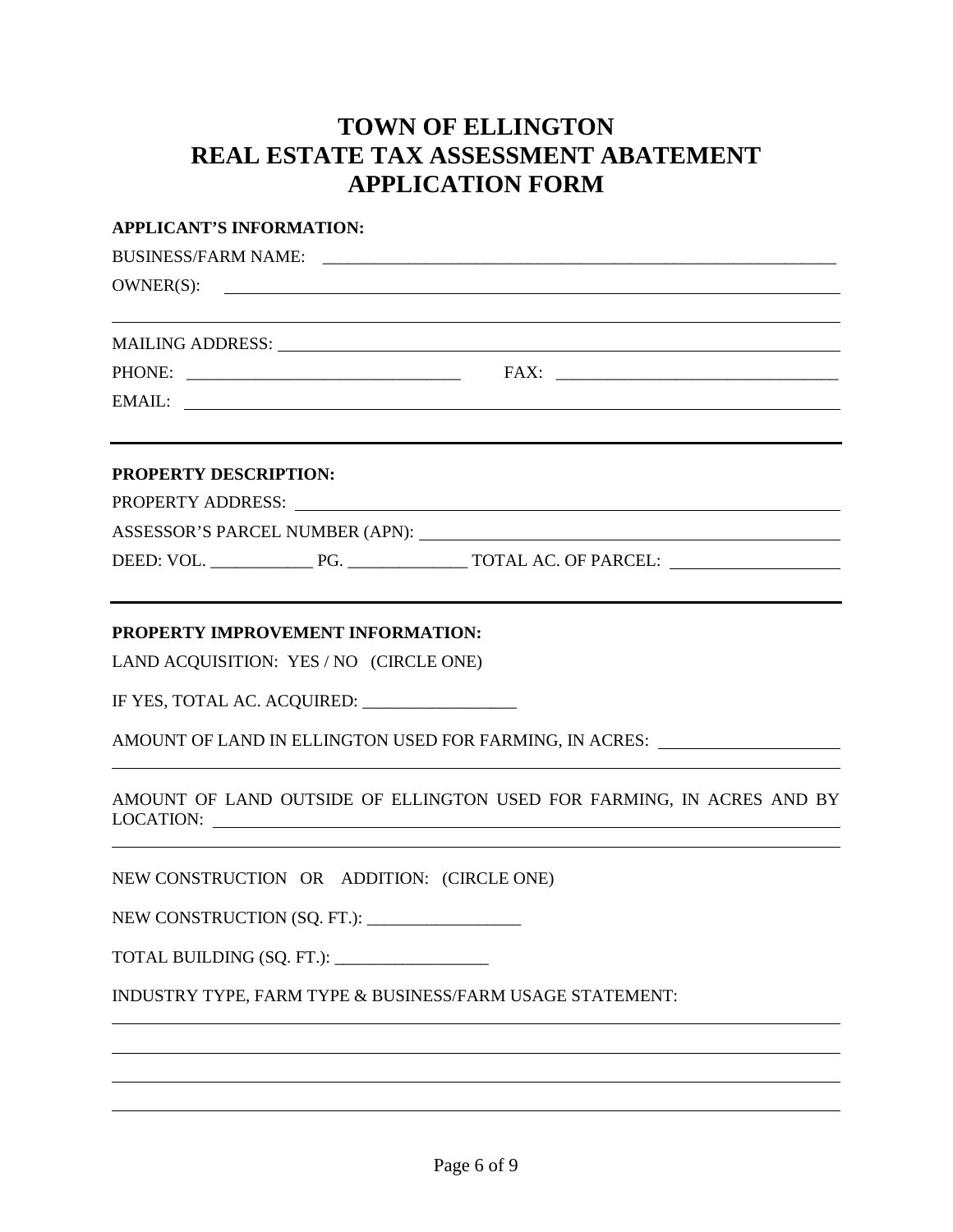ANTICIPATED WASTE OUTPUT (GPD):

COST OF LAND: \$

COST OF BUILDING OR ADDITION: \$

COST OF SITE IMPROVEMENTS: \$

FAIR MARKET VALUE OF EXISTING MACHINERY:

FAIR MARKET VALUE OF EXISTING EQUIPMENT:

FAIR MARKET VALUE OF EXISTING MOTOR VEHICLES:

COST OF NEW MACHINERY: \$

COST OF NEW EQUIPMENT: \$

COST OF NEW MOTOR VEHICLES: \$

NUMBER OF EXISTING EMPLOYEES:

NUMBER OF ANTICIPATED ADDITIONAL EMPLOYEES:

EXPECTED HIRE DATES OF ADDITIONAL EMPLOYEES:

TYPE OF JOBS AND JOB TITLES OF ANTICIPATED ADDITIONAL EMPLOYEES:

VALUE OF PUBLIC AND/OR SUPPLEMENTAL FUNDING:

ANTICIPATED CONSTRUCTION SCHEDULE:

*If additional space is needed, please provide a separate attachment(s).*

ATTACH A DOCUMENT THAT STATES YOU ARE CURRENT WITH FEDERAL, STATE AND LOCAL TAXES; PROVIDE COPIES OF SITE DEVELOPMENT PLANS AND BUILDING PLANS, AND A STATEMENT EXPLAINING HOW THE PROPOSAL WILL PROVIDE BUSINESS GROWTH, SUSTAIN FARMING, TAX REVENUE AND POTENTIAL EMPLOYMENT FOR TOWN RESIDENTS. IF A BUSINESS, INCLUDE A LIST OF ALL BUSINESS NAMES WITH PRINCIPALS AND TOWNS THAT YOU HAVE DONE BUSINESS IN FOR THE PAST 5 YEARS.

PLEASE ATTACH ANY ADDITIONAL INFORMATION THAT YOU FEEL WILL BE HELPFUL DURING THE TAX ABATEMENT REVIEW.

SIGNATURE: \_\_\_\_\_\_\_\_\_\_\_\_\_\_\_\_\_\_\_\_\_\_\_\_\_\_\_\_\_\_\_\_\_\_\_\_\_\_ DATE: \_\_\_\_\_\_\_\_\_\_\_\_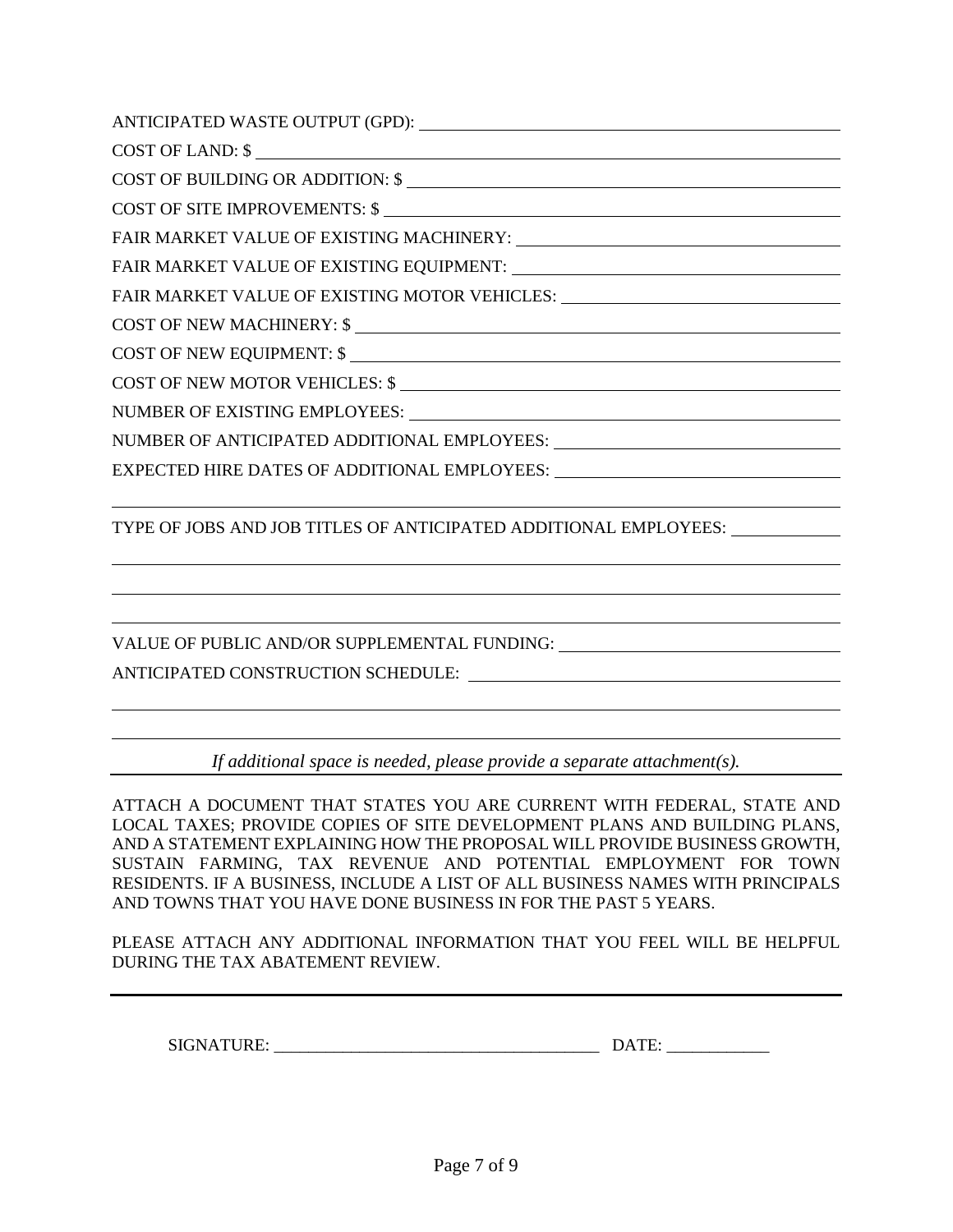| <b>APPLICATION REVIEW SHEET</b> |  |  |
|---------------------------------|--|--|
| <b>ASSESSOR:</b>                |  |  |
| DATE REFERRED: ______________   |  |  |
| DATE REVIEWED:                  |  |  |
| <b>COMMENTS:</b>                |  |  |
|                                 |  |  |
|                                 |  |  |
| <b>SIGNATURE</b>                |  |  |
| <b>TAX COLLECTOR:</b>           |  |  |
| DATE REFERRED: ______________   |  |  |
| DATE REVIEWED: ______________   |  |  |
| <b>COMMENTS:</b>                |  |  |
|                                 |  |  |
|                                 |  |  |
| <b>SIGNATURE</b>                |  |  |
| <b>FIRST SELECTMAN:</b>         |  |  |
|                                 |  |  |
| DATE REVIEWED: _____________    |  |  |
| <b>COMMENTS:</b>                |  |  |
|                                 |  |  |
|                                 |  |  |
|                                 |  |  |
| <b>SIGNATURE</b>                |  |  |